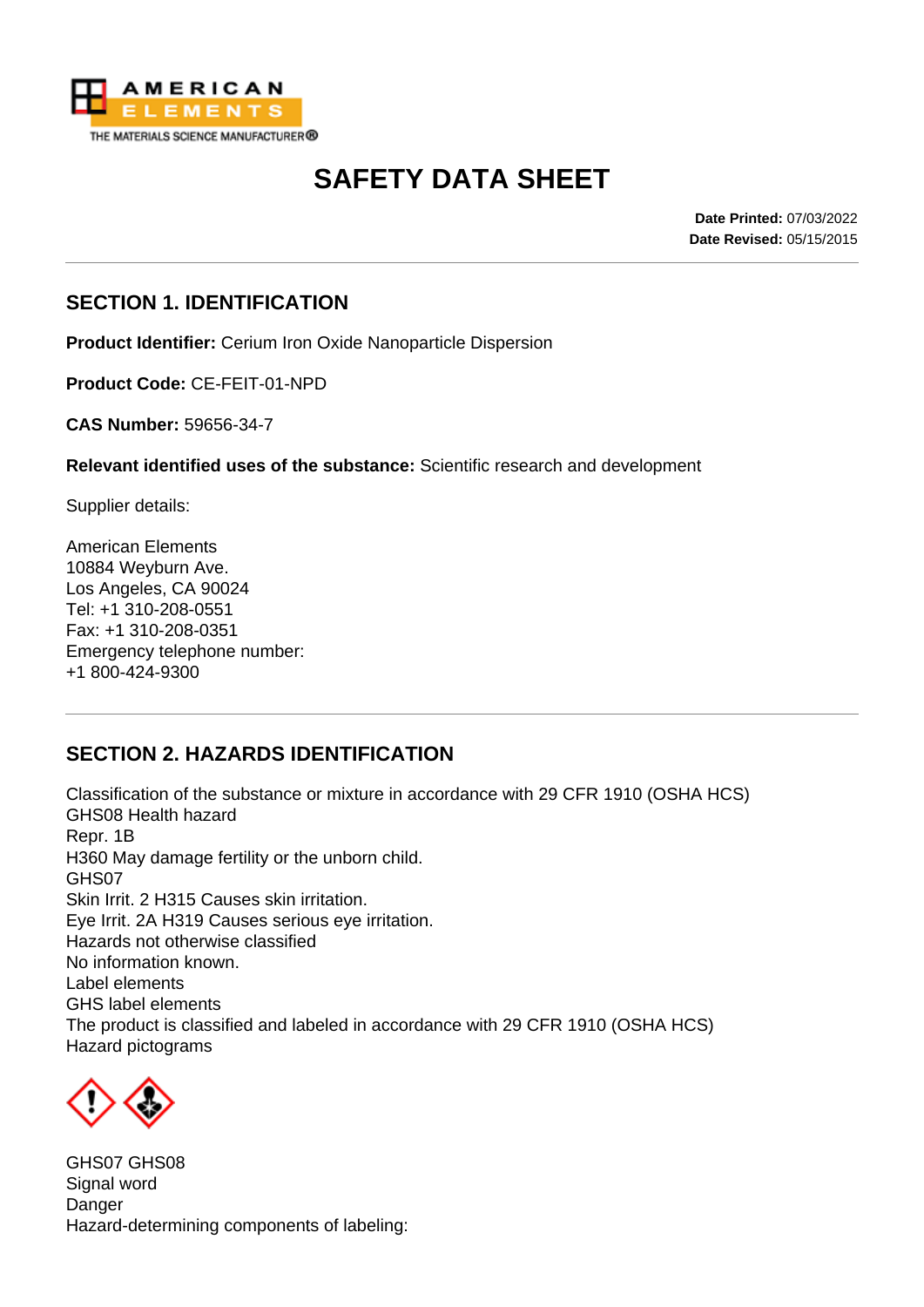Methoxyacetic acid Hazard statements H315 Causes skin irritation. H319 Causes serious eye irritation. H360 May damage fertility or the unborn child. Precautionary statements P280 Wear protective gloves/protective clothing/eye protection/face protection. P281 Use personal protective equipment as required. P305+P351+P338 IF IN EYES: Rinse cautiously with water for several minutes. Remove contact lenses, if present and easy to do. Continue rinsing. P362 Take off contaminated clothing. P405 Store locked up. P501 Dispose of contents/container in accordance with local/regional/national/international regulations. WHMIS classification D2A - Very toxic material causing other toxic effects Classification system HMIS ratings (scale 0-4) (Hazardous Materials Identification System) Health (acute effects)  $= 2$ Flammability  $= 1$ Physical Hazard = 1 Other hazards Results of PBT and vPvB assessment PBT: Not applicable. vPvB: Not applicable.

#### **SECTION 3. COMPOSITION/INFORMATION ON INGREDIENTS**

Dangerous components: 1306-38-3 Cerium(IV) oxide Acute Tox. 4, H302 10.0% 625-45-6 Methoxyacetic acid Repr. 1B, H360; Skin Corr. 1B, H314; Acute Tox. 4, H302 4.0% Additional information None known. Non-Hazardous Ingredients 20344-49-4 Iron(III) hydroxide 10.0% 7732-18-5 Water 76.0%

#### **SECTION 4. FIRST AID MEASURES**

Description of first aid measures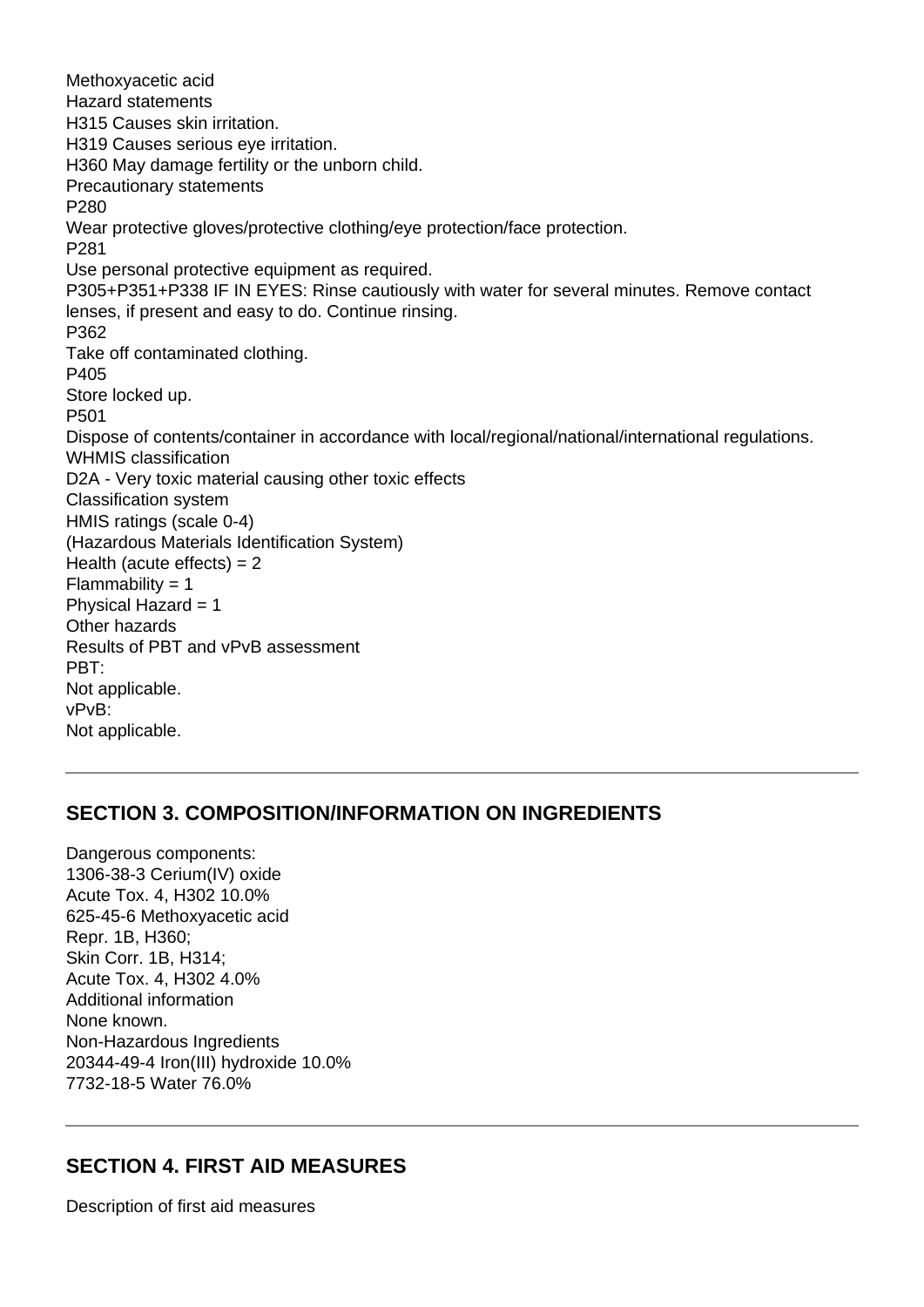After inhalation Supply fresh air. If required, provide artificial respiration. Keep patient warm. Seek immediate medical advice. After skin contact Immediately wash with water and soap and rinse thoroughly. Seek immediate medical advice. After eye contact Rinse opened eye for several minutes under running water. Then consult a doctor. After swallowing Seek medical treatment. Information for doctor Most important symptoms and effects, both acute and delayed No further relevant information available. Indication of any immediate medical attention and special treatment needed No further relevant information available.

## **SECTION 5. FIREFIGHTING MEASURES**

Extinguishing media Suitable extinguishing agents Carbon dioxide, extinguishing powder or water spray. Fight larger fires with water spray or alcohol resistant foam. Special hazards arising from the substance or mixture If this product is involved in a fire, the following can be released: Carbon monoxide and carbon dioxide Iron oxides Cerium oxide Advice for firefighters Protective equipment: Wear self-contained respirator. Wear fully protective impervious suit.

### **SECTION 6. ACCIDENTAL RELEASE MEASURES**

Personal precautions, protective equipment and emergency procedures Wear protective equipment. Keep unprotected persons away. Ensure adequate ventilation Environmental precautions: Do not allow product to reach sewage system or any water course. Methods and material for containment and cleaning up: Absorb with liquid-binding material (sand, diatomite, acid binders, universal binders, sawdust). Dispose of contaminated material as waste according to section 13. Ensure adequate ventilation. Prevention of secondary hazards: No special measures required. Reference to other sections See Section 7 for information on safe handling See Section 8 for information on personal protection equipment. See Section 13 for disposal information.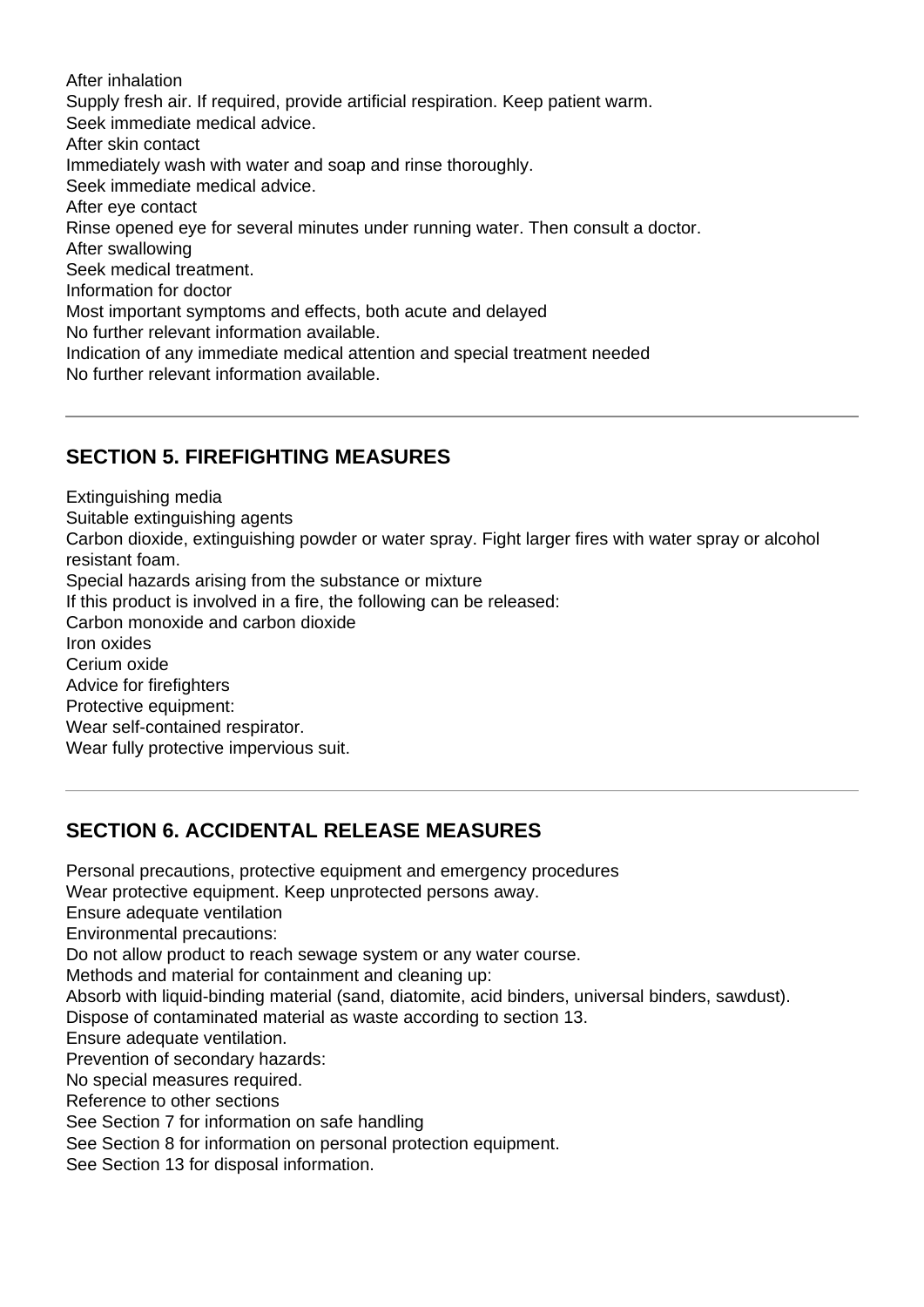### **SECTION 7. HANDLING AND STORAGE**

**Handling** Precautions for safe handling Keep container tightly sealed. Store in cool, dry place in tightly closed containers. Ensure good ventilation at the workplace. Open and handle container with care. Information about protection against explosions and fires: No information known. Conditions for safe storage, including any incompatibilities **Storage** Requirements to be met by storerooms and receptacles: No special requirements. Information about storage in one common storage facility: Store away from strong bases. Store away from oxidizing agents. Water reacts with many metals to give hydrogen, often violently. Water is also incompatible with many reactive organic and inorganic chemicals. Further information about storage conditions: Keep container tightly sealed. Store in cool, dry conditions in well sealed containers. Specific end use(s)

No further relevant information available.

### **SECTION 8. EXPOSURE CONTROLS/PERSONAL PROTECTION**

Additional information about design of technical systems:

Properly operating chemical fume hood designed for hazardous chemicals and having an average face velocity of at least 100 feet per minute.

Control parameters

Components with limit values that require monitoring at the workplace:

The product does not contain any relevant quantities of materials with critical values that have to be monitored at the workplace.

Additional information:

No data

Exposure controls

Personal protective equipment

General protective and hygienic measures

The usual precautionary measures for handling chemicals should be followed.

Keep away from foodstuffs, beverages and feed.

Remove all soiled and contaminated clothing immediately.

Wash hands before breaks and at the end of work.

Store protective clothing separately.

Do not inhale dust / smoke / mist.

Avoid contact with the eyes and skin.

Maintain an ergonomically appropriate working environment.

Breathing equipment:

Use suitable respirator when high concentrations are present.

Recommended filter device for short term use:

Use a respirator with organic vapor/acid gas cartridges as a backup to engineering controls. Risk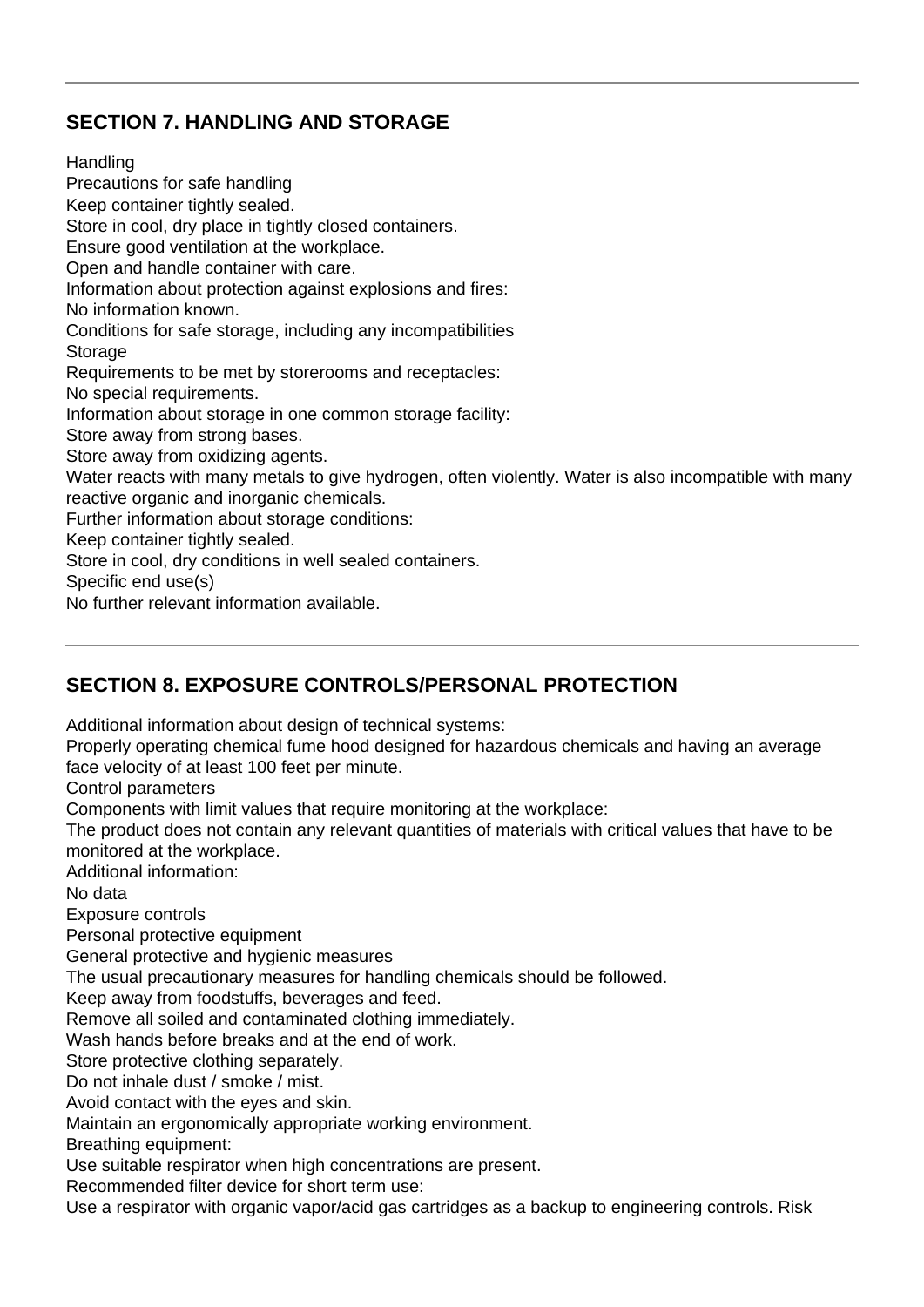assessment should be performed to determine if air-purifying respirators are appropriate. Only use equipment tested and approved under appropriate government standards such as NIOSH (USA) or CEN (EU). Protection of hands: Impervious gloves Check protective gloves prior to each use for their proper condition. The selection of suitable gloves not only depends on the material, but also on quality. Quality will vary from manufacturer to manufacturer. Penetration time of glove material (in minutes) Not determined Eye protection: Safety glasses Body protection: Protective work clothing.

#### **SECTION 9. PHYSICAL AND CHEMICAL PROPERTIES**

Information on basic physical and chemical properties General Information Appearance: Form: Liquid Color: Red-brown Odor: Odorless Odor threshold: Not determined. pH-value: 4.75 ±0.25 Change in condition Melting point/Melting range: Not determined Boiling point/Boiling range: Not determined Sublimation temperature / start: Not determined Flammability (solid, gaseous) Not determined. Ignition temperature: Not determined Decomposition temperature: Not determined Auto igniting: Product is not selfigniting. Danger of explosion: Not determined. Explosion limits: Lower: Not determined Upper: Not determined Vapor pressure: Not determined Density at 20 °C (68 °F): 1.23 g/cm<sup>3</sup> (10.264 lbs/gal) Relative density Not determined. Vapor density Not determined. Evaporation rate Not determined. Solubility in / Miscibility with Water: Dispersible Partition coefficient (n-octanol/water): Not determined. Viscosity: dynamic: Not determined. kinematic: Not determined. Solvent content: Organic solvents: 0.0 %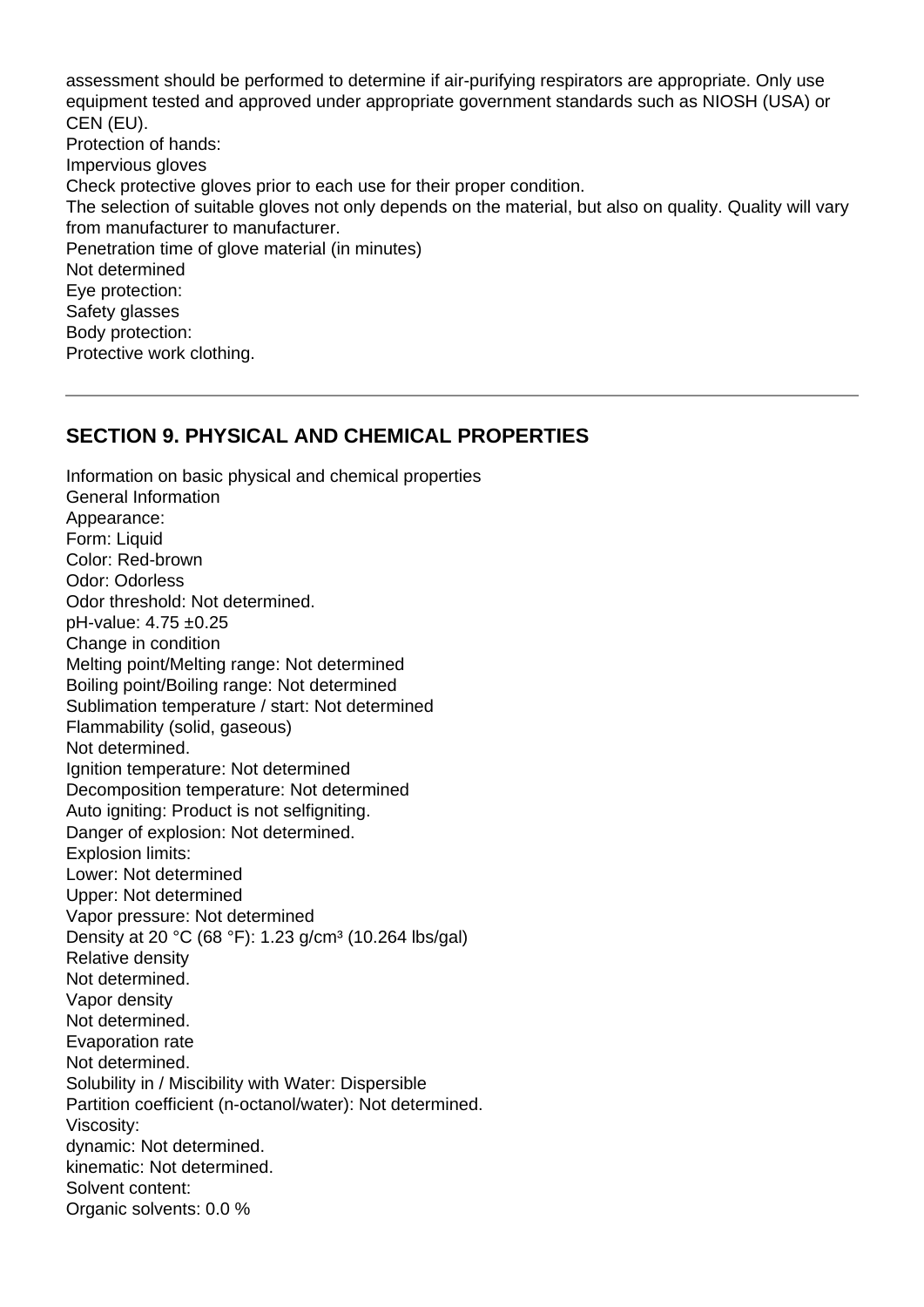### **SECTION 10. STABILITY AND REACTIVITY**

**Reactivity** No information known. Chemical stability Stable under recommended storage conditions. Thermal decomposition / conditions to be avoided: Decomposition will not occur if used and stored according to specifications. Possibility of hazardous reactions Reacts with strong oxidizing agents Water reacts with many metals to give hydrogen, often violently. Water is also incompatible with many reactive organic and inorganic chemicals. Water reacts violently with alkali metals. Conditions to avoid No further relevant information available. Incompatible materials: Bases Oxidizing agents Hazardous decomposition products: Carbon monoxide and carbon dioxide Iron oxides Cerium oxide

### **SECTION 11. TOXICOLOGICAL INFORMATION**

Information on toxicological effects Acute toxicity: The Registry of Toxic Effects of Chemical Substances (RTECS) contains acute toxicity data for components in this product. LD/LC50 values that are relevant for classification: 1306-38-3 Cerium(IV) oxide Oral LD50 1000 mg/kg (rat) Skin irritation or corrosion: Causes skin irritation. Eye irritation or corrosion: Causes serious eye irritation. Sensitization: No sensitizing effects known. Germ cell mutagenicity: No effects known. Carcinogenicity: EPA-I: Data are inadequate for an assessment of human carcinogenic potential. Reproductive toxicity: May damage fertility or the unborn child. Specific target organ system toxicity - repeated exposure: No effects known. Specific target organ system toxicity - single exposure: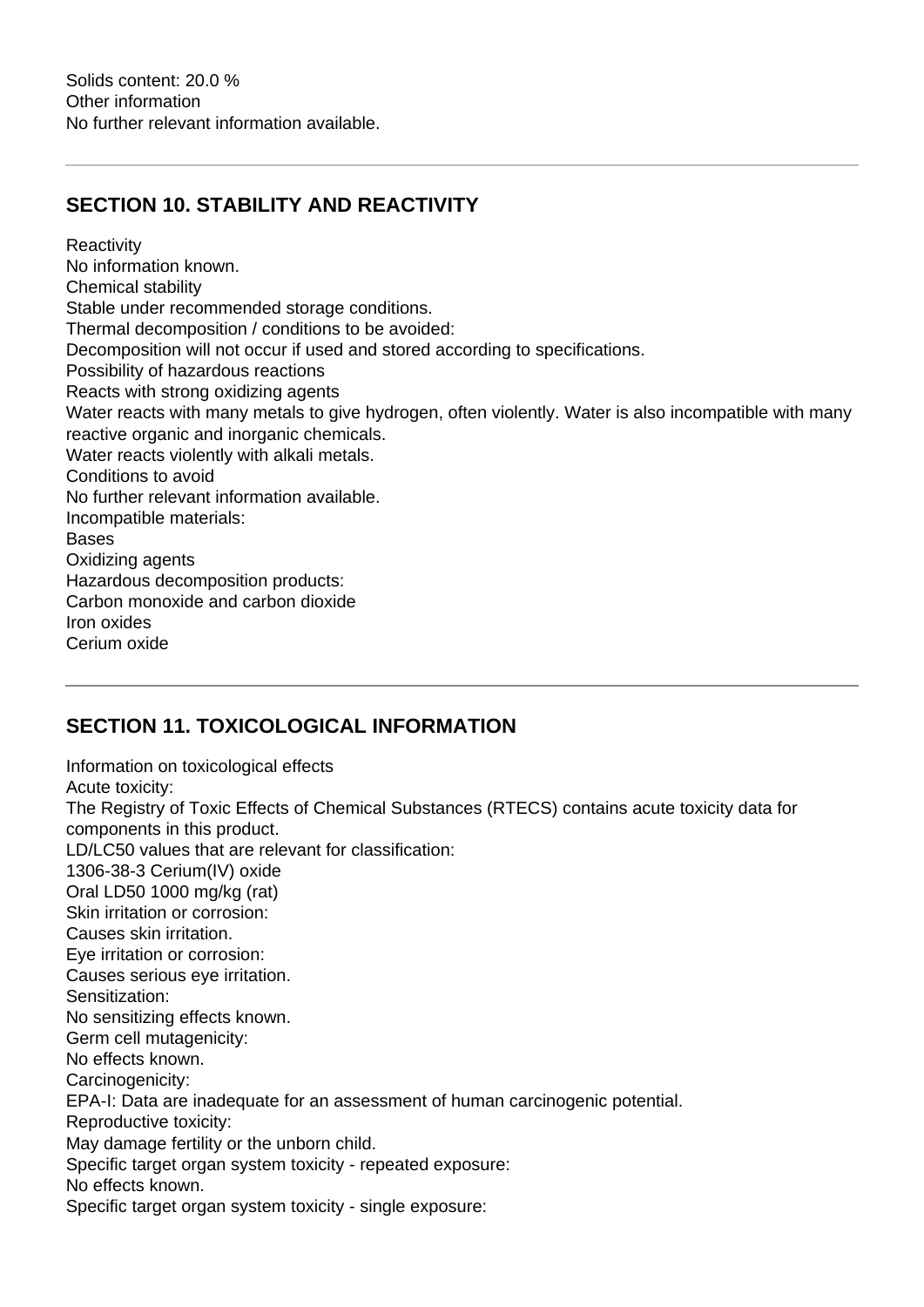No effects known.

Aspiration hazard:

No effects known.

Subacute to chronic toxicity:

The Registry of Toxic Effects of Chemical Substances (RTECS) contains multiple dose toxicity data for this substance.

Additional toxicological information:

To the best of our knowledge the acute and chronic toxicity of this substance is not fully known. This product contains nanoparticles. Elements or compounds in the form of nanoparticles or nanotubes can exhibit different properties than larger particles of the same element or compound. Many nanoparticles are small enough to cross cell membranes including the blood-brain barrier. Nanoparticles may have greater toxicity than larger particles. Ensure that nanoparticles are not ingested, inhaled or come in contact with the skin.

The product shows the following dangers according to internally approved calculation methods for preparations:

Irritant

Product is suspected to cause damage to fertility. May cause harm to the unborn child.

# **SECTION 12. ECOLOGICAL INFORMATION**

**Toxicity** Aquatic toxicity: No further relevant information available. Persistence and degradability No further relevant information available. Bioaccumulative potential No further relevant information available. Mobility in soil No further relevant information available. Additional ecological information: General notes: Avoid transfer into the environment. Results of PBT and vPvB assessment PBT: Not applicable. vPvB: Not applicable. Other adverse effects No further relevant information available.

# **SECTION 13. DISPOSAL CONSIDERATIONS**

Waste treatment methods Recommendation Consult state, local or national regulations to ensure proper disposal. Uncleaned packagings: Recommendation: Disposal must be made according to official regulations.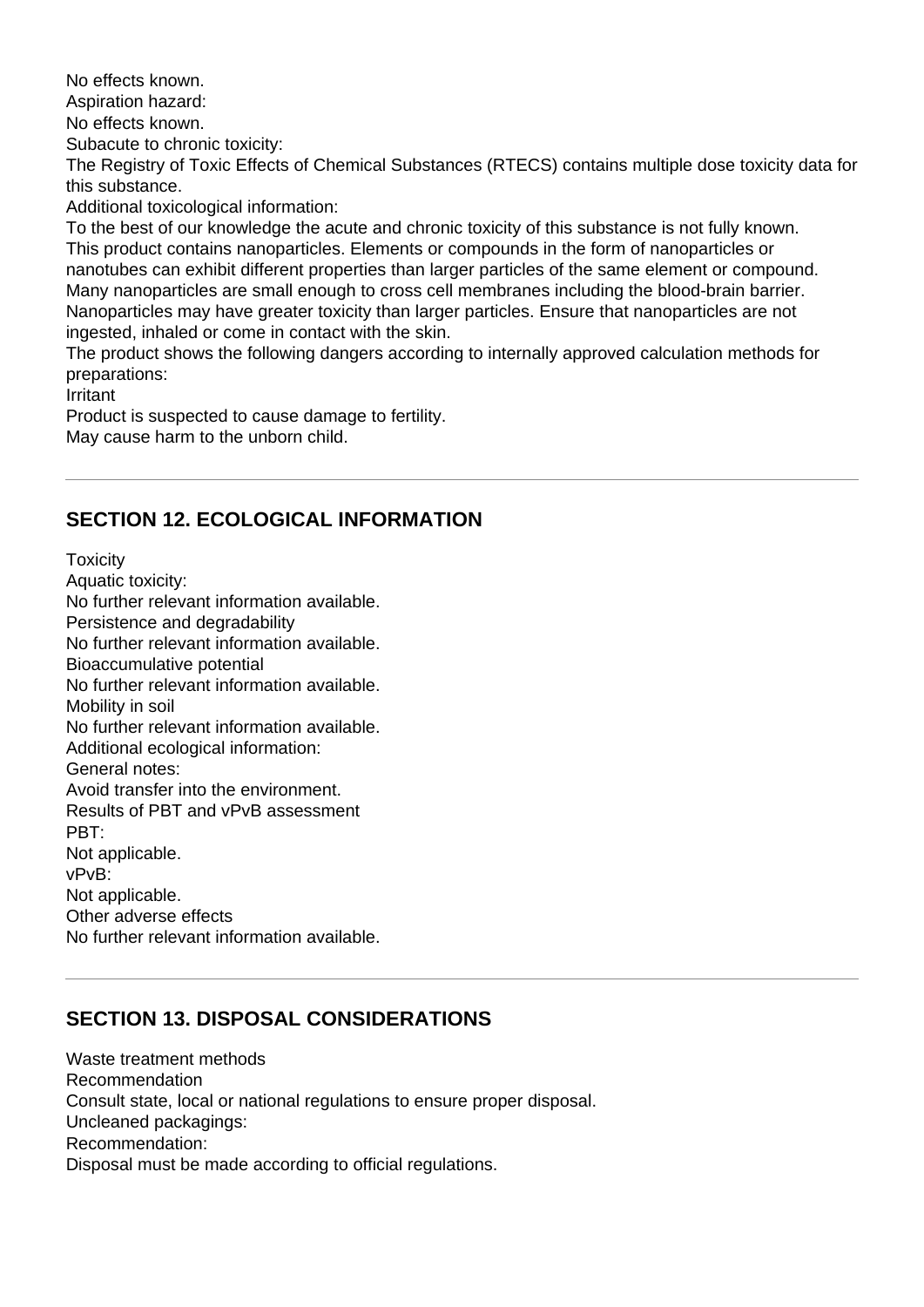#### **SECTION 14. TRANSPORT INFORMATION**

UN-Number DOT, ADN, IMDG, IATA Not applicable UN proper shipping name DOT, ADN, IMDG, IATA Not applicable Transport hazard class(es) DOT, ADR, ADN, IMDG, IATA Class Not applicable Packing group DOT, IMDG, IATA Not applicable Environmental hazards: Marine pollutant (IMDG): No Special precautions for user Not applicable. Transport in bulk according to Annex II of MARPOL73/78 and the IBC Code Not applicable. Transport/Additional information: **DOT** Marine Pollutant (DOT): No

#### **SECTION 15. REGULATORY INFORMATION**

Safety, health and environmental regulations/legislation specific for the substance or mixture GHS label elements The product is classified and labeled in accordance with 29 CFR 1910 (OSHA HCS) Hazard pictograms GHS07 GHS08 Signal word Danger Hazard-determining components of labeling: Methoxyacetic acid Hazard statements H315 Causes skin irritation. H319 Causes serious eye irritation. H360 May damage fertility or the unborn child. Precautionary statements P280 Wear protective gloves/protective clothing/eye protection/face protection. P281 Use personal protective equipment as required. P305+P351+P338 IF IN EYES: Rinse cautiously with water for several minutes. Remove contact lenses, if present and easy to do. Continue rinsing. P362